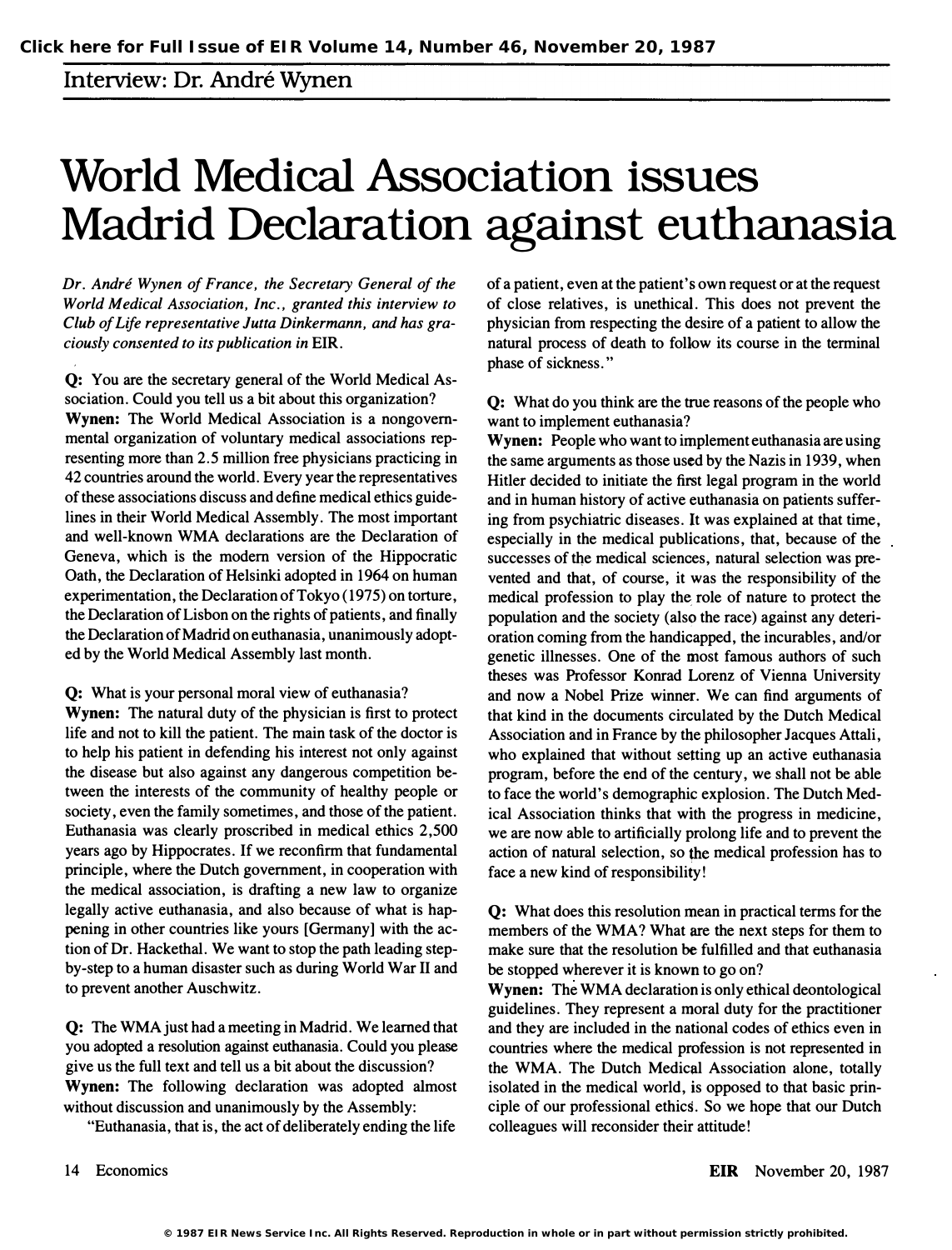Q: What do you think about the situation in the Netherlands, where euthanasia is so widespread that even sick children can "decide" whether they want to get the "mercy-killing" treatment, and more and more old and sick people refuse to go to an old age home because they fear being murdered against their will.

Wynen: What is happening now in the Netherlands was foreseeable for several years. If we accept "opening the door" to active euthanasia, we cannot prevent its general implementation, leading to situations like the one you mention, just like during the time of the Nazis. The first step is the request of the patient, the second one is the request of the family, and the last one is the request of the society-that means the State!

Q: We know that the Netherlands is not a member of the WMA. Despite this fact, what do you think can and must be done to intervene in the Netherlands?

Wynen: We have no other means to influence our Dutch colleagues than a strong moral commitment by the whole world medical community. We hope that a permanent and heavy criticism of their attitude will force them to reconsider it.

Q: What do you think about the situation in West Germany, where the euthanasia lobby is using doctors like Hackethal to implement euthanasia?

Wynen: In Germany we have to meet the same situation and to face the same danger. But there is a big difference between the situation in the Netherlands [and that in Germany] because neither the German government, nor the German medical profession as such is in favor of euthanasia, as in the Netherlands. In Germany, euthanasia is supported by a minority of politicians, a minority of the population, and fortunately, a very small minority of [medical] colleagues. In spite of his "support" by the media, Hackethal does not have the support of society and, of course, even less of the medical association.

Q: Assistance to suicide is not forbidden by West German law-a fact which is used in an impudent way by Hackethal. What do you think? Should assistance to suicide be forbidden

## French protest plans to kill handicapped children

The proposal by a French pro-euthanasia group to give the parents of handicapped children the right to kill them at birth has drawn outraged accusations in France, with numerous organizations and individuals drawing parallels with the practices of the Nazis. The culprit group is the Association pour la prévention de l'enfance handicappée (APEH), ("Association for the Prevention of Handicapped Childhood"). Its honorary president, "independent left" ex-Senator Henri Caillavet, is also president of the French Association for the Right to Die with Dignity, whose activities have recently drawn protests from French citizens and medical professionals.

Paris Archbishop Jean-Marie Lustiger has attacked the APEH proposal as a "case of legal barbarism . . . unworthy of our country and our civilization." French psychiatrist Jean-François Corbin, author of the book Soft Extermination, says the proposal raises the specter of Nazism, and is "reminiscent of Hitler or the manuals for eugenics distributed in France during the period of Vichy. . . . Formerly, in Germany, the mentally ill were sterilized." Numerous associations directly concerned with the handicapped in France—including the National Union of Parents of Handicapped Children, the Association of Paraly-

tics in France, and the Association SOS-Future Mothers-have declared that the APEH text evokes "the plea for the destruction of useless lives" made by the Nazis. French Secretary of State for Human Rights Claude Malhuret expressed his "indignation" Nov. 5 over the Caillavet-APEH proposal, saying he was very concerned about "the recent multiplication of proposals with the aim of legalizing euthanasia and eugenics, and which assert a claim to the right to die. "

The APEH text was distributed recently to several French parliamentarians. It says, in part, that there should be legislation that would "permit parents, in certain circumstances, to not sustain life in (de ne pas entretenir en vie) young children who are abnormal." It goes on to say that the legislation would uphold that "a doctor will not be committing either a crime or a misdemeanor in abstaining from administering to a child of less than three years of age, the care necessary to his life, when this child shows an incurable infirmity, such that it can be foreseen that the child will never have a life worthy of being lived."

APEH head Henri Caillavet told French TV, "If I had had a handicapped child, I would not have let it live.  $\ldots$ I gave life, I have the right to take it away .... You have the right to be shocked, and so am I when I hear some of the Pope's comments .... We have got to take away the guilt so that such parents do not feel like criminals for demanding euthanasia for their abnormal children." APEH's self-described aim is stop the number of mentally defective children from increasing, one of the declared aims of the "eugenics" movement that supported Hitler.